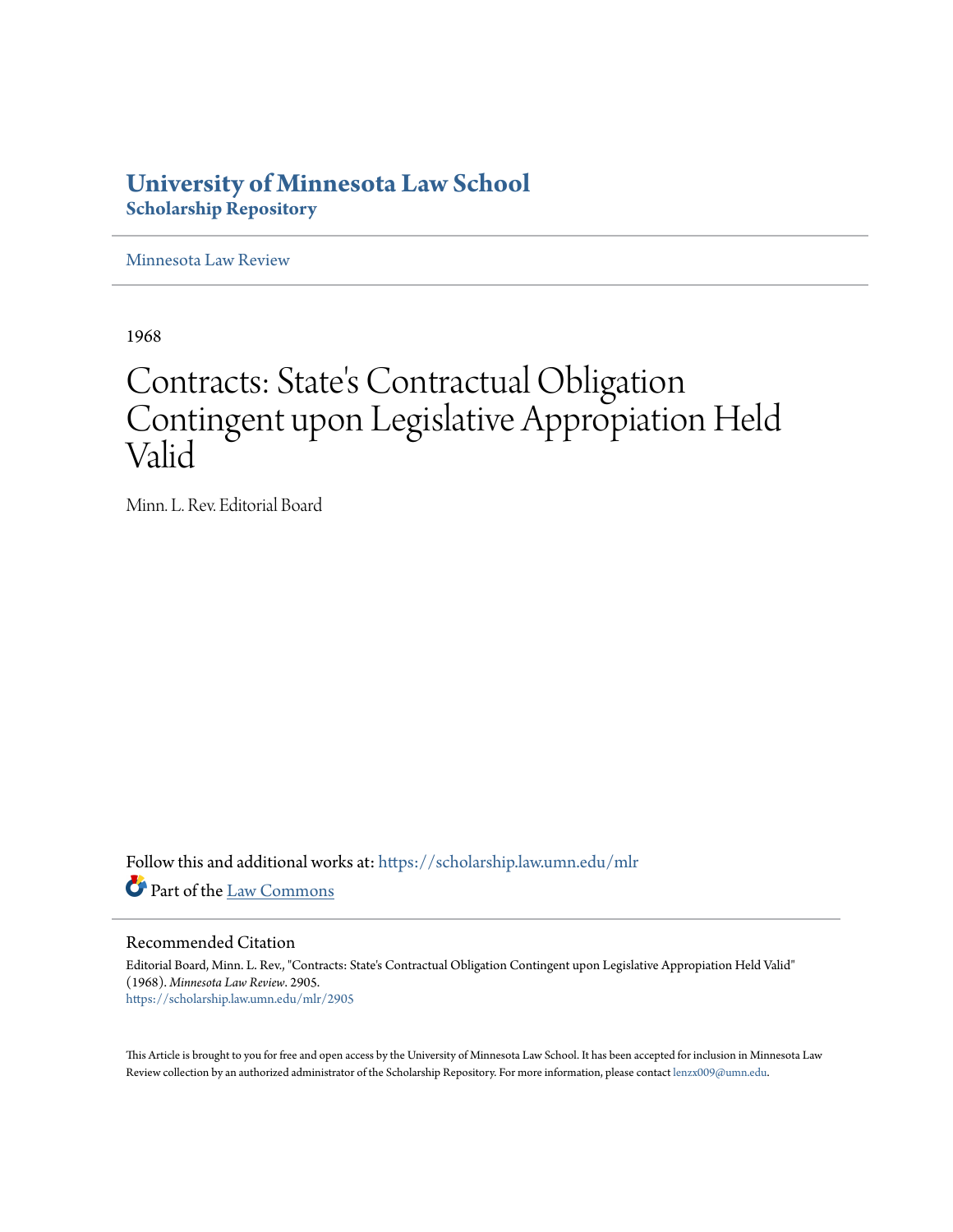obvious reasons this criticism with regard to signatures is normally not valid with respect to a picture of the holder on the card except where an imposter is able to substitute his picture for that of the holder.

Issuers might argue that the above suggestions impair the convenience and popularity of the credit card arrangement. However, such requirements would not be detrimental to the holder. The detriment would accrue only to the issuer in that he might suffer economic loss in several ways: (1) he may have to keep account of his customers' balances on a continuous basis, (2) he may jeopardize his goodwill by disallowing the holder's son, daughter, wife, or any other transferee privileges of a credit card which is nontransferable, and (3) he may embarass his customer by examining the customer's signature and photograph appearing on the card. However, it should be stressed that effective safeguards to unauthorized use of the lost or stolen credit card, in the absence of either party's negligence, can be effectuated only by imposing certain burdens upon the issuer, since it is he and not the holder who deals with the imposter and thus he is the party who should take reasonable steps to ascertain the identity of the user of the card.39

## Contracts: State's Contractual Obligation Contingent Upon Legislative Appropriation Held Valid

In October 1966, Minnesota's Commissioner of Administration executed a contract with the Walter Butler Company for architectural services for a state college building program.' At the time of execution there were no appropriated funds available for the project. In consideration of Butler's promise to perform preliminary work, the state agreed to engage the company for all other architectural and engineering work connected with the project, *when and if* an appropriation therefor

<sup>39.</sup> Again an analogy can be made to negotiable instruments where the party who bears the loss of a forged signature or indorsement is often the party who dealt with the forger. See *generally* **UNIFoRM COMMERCIAL CODE** § 3-417.

**<sup>1.</sup>** The Butler Company had already done all the architectural and engineering work on Phase I of the project. Phase II, the subject of the contract in question, essentially involved additions to the structures built in Phase I. Payment for the preliminary work on Phase II was to be made from the contingent appropriation.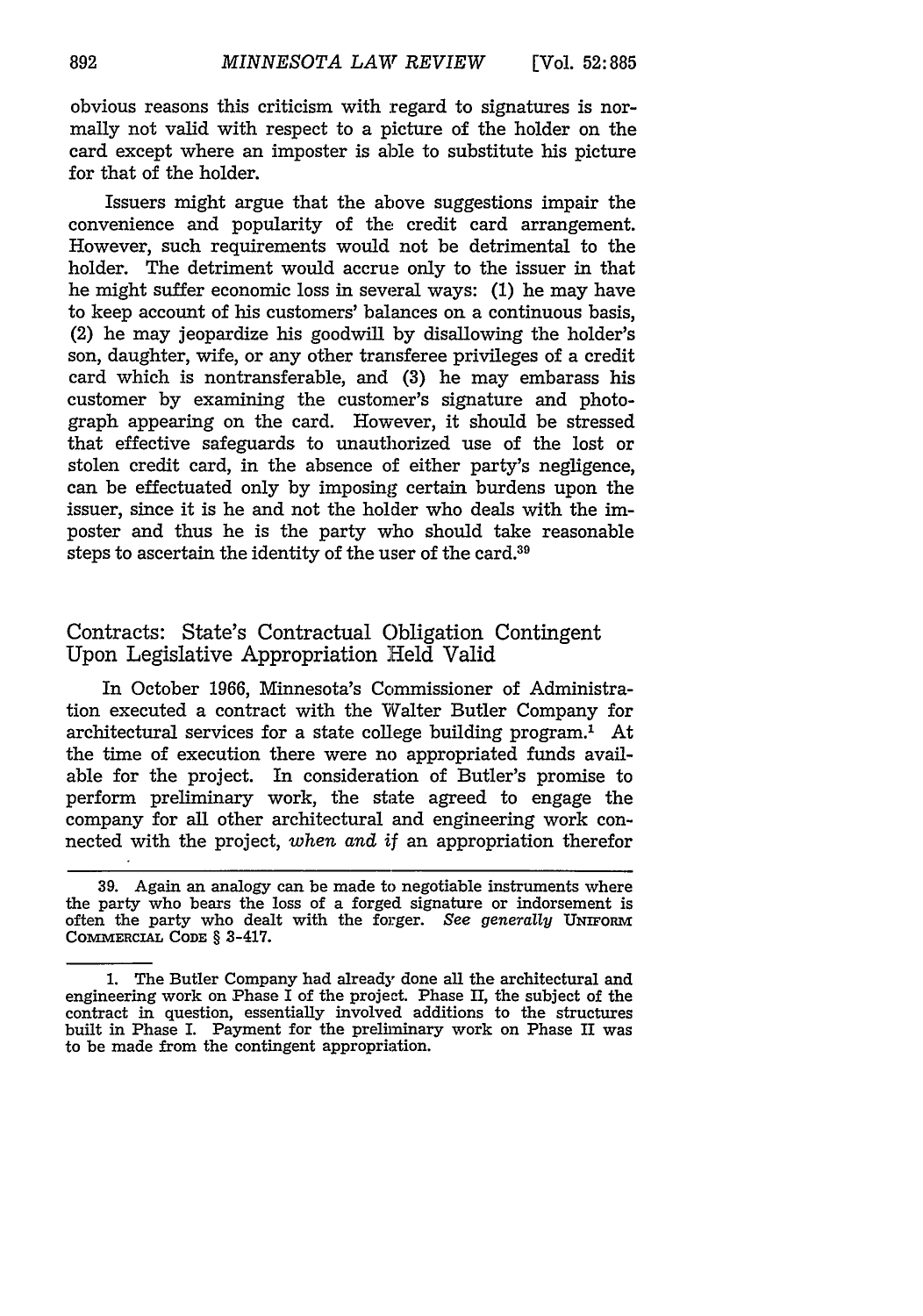was made by the legislature. In March 1967, a new Commissioner of Administration notified the Butler Company that he considered the contract illegal and the state not bound thereby. Mrs. Butler brought a taxpayer's action to enjoin the state from making a contract for the same work with another architectural firm. The state appealed from the trial court's granting of a temporary injunction. The Minnesota Supreme Court *held* that the contract was valid as a reasonable exercise of the prior Commissioner's statutory authority, and affirmed the granting of the temporary injunction. *Butler v. Hatfield,* 152 N.W.2d 484 (Minn. 1967).

The statutes applicable to state contracts are part of the 1939 Reorganization Act<sup>2</sup> which was intended as a regulation of all phases of state spending. The Act sets up four separate procedures-appropriation, allotment, encumbrance, and payment. First, estimates of expenditures for each fiscal year of the future biennium are collected by the Commissioner of Administration from all departments, officials, and agencies of the state.<sup>3</sup> Based on these estimates, the appropriations are made by the legislature.4 The appropriated amounts are then allotted to the various departments by the Commissioner, insofar as the respective estimates are within the amount and purpose of the appropriations.<sup>5</sup> By allotment, the lump sum appropriation is broken up into small amounts which are periodically given to the various departments, preventing a department from spending its whole appropriation in the first part of the biennium. Every "receipt, account, bill, claim, refund, and demand against the state" is examined by the State Auditor and, if they are valid and sufficient funds are still available, he marks the appropriate allotment "encumbered."<sup>6</sup> Upon demand for payment, the Auditor checks the allotment to see that there is a sufficient unencumbered balance and then issues his warrant which must be presented to the State Treasurer for actual payment.

One statute, not within the scheme of the Reorganization Act, seems applicable to the question before the court in *Butler.* This statute authorizes the Commissioner to have plans for buildings prepared, with funds for payment to come from the

<sup>2.</sup> Ch. 431, [1939] Minn. Laws 908.

**<sup>3.</sup>** MnqN. **STAT.** § 16.14 (1965). 4. **Mmx. STAT.** § **16.15 (1965).**

**<sup>5.</sup>** MiNN. **STAT.** § **16.16 (1965).**

**<sup>6.</sup>** *Id.*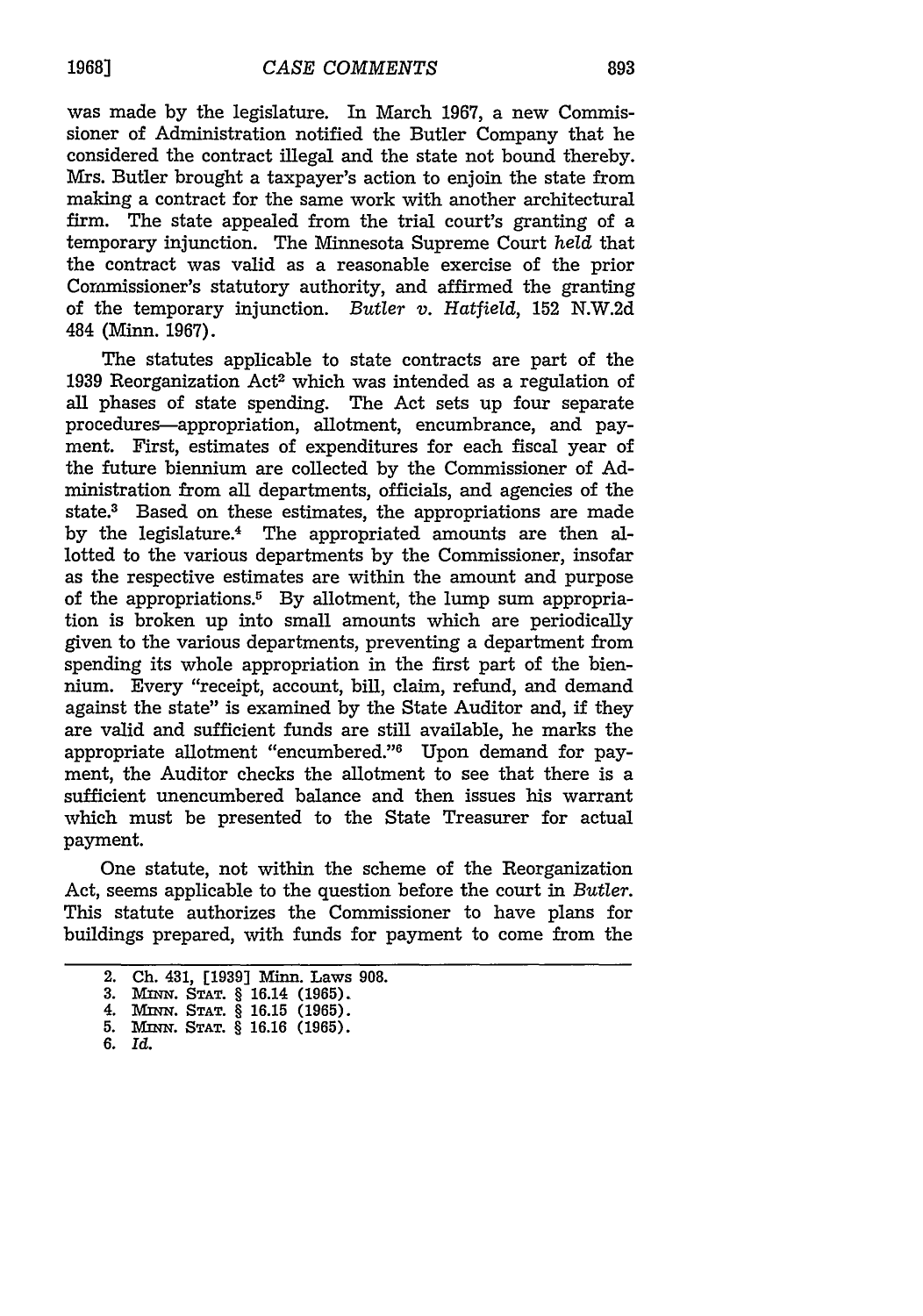unappropriated residue in the state treasury.7 However, the court ignored this statute since it applied only to the part of the contract promising payment for the preliminary plans<sup>8</sup> and cannot be used to support a decision on the validity of the state's contingent promise to award Butler the contract for all additional architectural work on the project.

The problem in *Butler* was one which had not been previously considered by the Minnesota Supreme Court.<sup>9</sup> Of the few states with comparable statutory restrictions<sup>10</sup> which have considered questions similar to that presented in *Butler,* a majority have reached a contrary result.<sup>11</sup> In so doing, these juris-

§ 12 and MnN. CONST. art. III, § 1. However, this statute-first passed in **1901** as an authorization for prison buildings, ch. 122, § **29, [1901]** Minn. Laws 141-and § 3.24 of the Minnesota Statutes both indicate that § **16.32** is not a standing appropriation. Section 3.24, enacted in **1933,** repealed all standing appropriations. This included § 16.32 if it was a standing appropriation. However, § 16.32 was re-enacted in 1965 when<br>a subdivision relating to federal funds was added to it. Since the lega subdivision relating to federal funds was added to it. Since the leg-islature manifested a policy against standing appropriations in § 3.24 it is arguable that the **1965** legislature, when re-enacting § **16.32,** did not intend that it be construed as a standing appropriation. *See* State v. City of Duluth, **238** Minn. **128,** 56 N.W.2d 416 **(1953)** (construing § 3.24 to create a strong legislative policy against all standing appropriations).

**9.** The court had held that money could not be paid out of the treasury in absence of an appropriation, even when the obligation to do so had been created **by** statute. County of Beltrami v. Marshall, **<sup>271</sup>** Minn. **115, 135 N.W.2d** 749 **(1965);** State *ex rel.* Chase v. Preus, 147 Minn. **125, 179** N.W. **725 (1920).** These cases are distinguishable from Butler since they involved obligations created **by** statute and the *validity* of the obligation itself was never in question.

**10.** Several jurisdictions with dissimilar statutory schemes have considered like questions. In O'Neil v. Goldenetz, **53** Ariz. **51, 85 P.2d 705 (1938),** the court followed the basic reasoning of State ex *rel.* Armontrout v. Smith, **353** Mo. 486, **182** S.W.2d **571** (1944), *discussed in* note 14 *infra,* but since no statute requiring an auditor's certificate was involved, the question was whether there was statutory authorization to make the contract. The court in Peck v. City of New Orleans, **199** La. **75, 5** So. **2d 508** (1941), avoided the issue **by** summarily stating that a restriction on payment without appropriation does not affect the power to contract. *See also* Miller Ins. Agency v. Porter, **93** Mont. **567,** 20 **P.2d** <sup>643</sup>**(1933)** (time limitations on appropriations); Charles Scribner's Sons v. Marrs, 114 Tex. **11, 262** S.W. 722 (1924).

**11.** In accord with the reasoning of these jurisdictions, it has been

<sup>7.</sup> MINN. STAT. § 16.32 (1965) provides:<br>The commissioner of administration shall prepare plans for all ... buildings costing more than \$1,000, for which he may recommend an appropriation. These plans shall be paid for out any money in the state treasury, not otherwise appropriated,<br>but when appropriation has been made for the purpose of con-<br>structing such building, the fund from which payment for plans<br>was made shall be reimbursed from su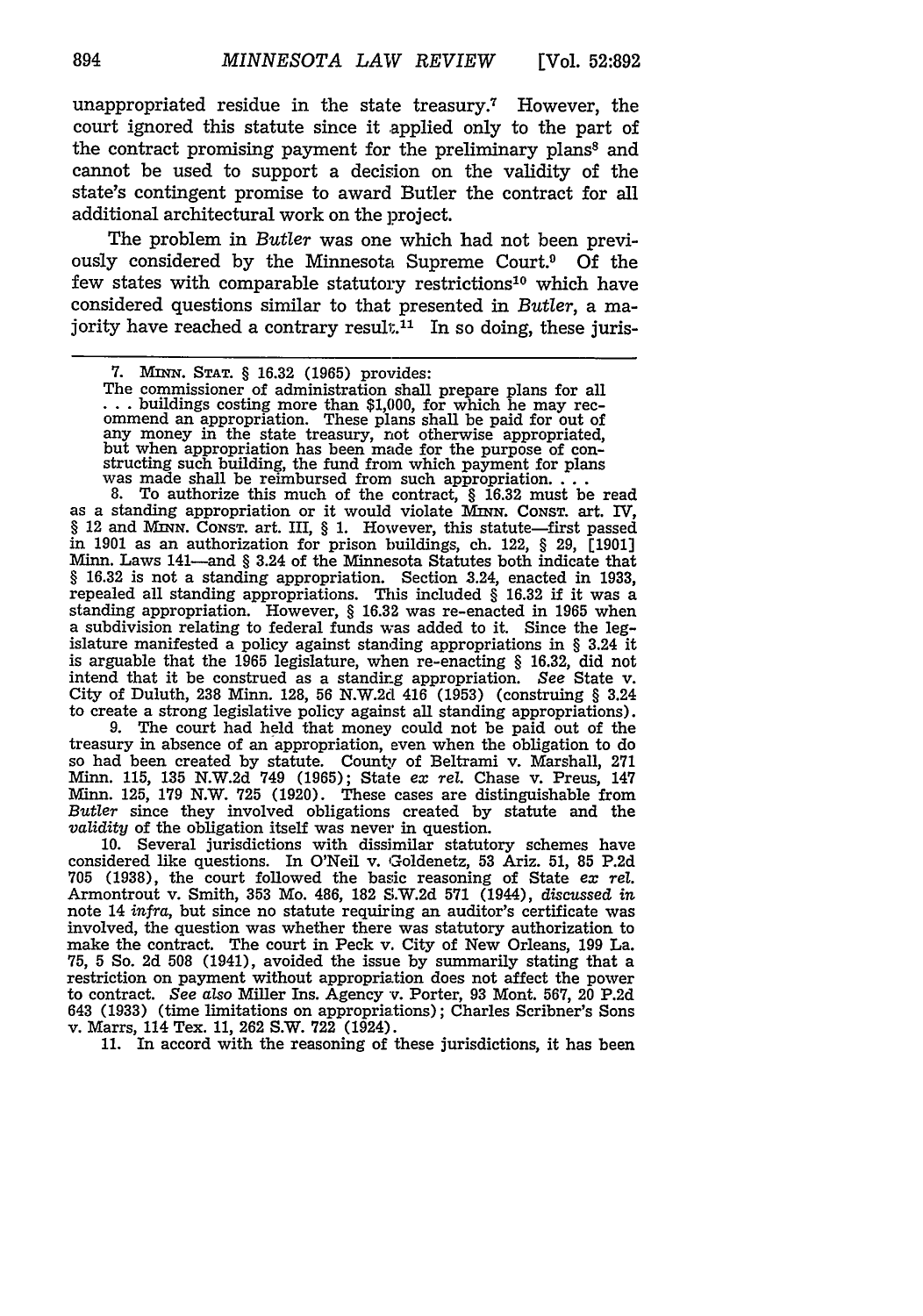dictions rely mainly on the plain meaning of the statutes involved, 12 and the desire to maintain the protections against fraud embodied in those statutes.<sup>13</sup> Only Missouri appears to have reached a result similar to that in *Butler.* In *State ex rel.* Armontrout v. Smith,<sup>14</sup> the Missouri court held that a valid

stated that

An award of a contract conditioned upon some other board or body making an appropriation or an additional appropriation is invalid. The appropriation must precede the contract in point of existence. So when an appropriation for only part of the cost of a contract exists, an agreement to enter into a contract to complete the work, when requested to do so, on condition that a further appropriation be made, is void.

**J.** DONNELLY, **THE LAW** Or **PUBLIC CONTRACTS** § 146 **(1922).**

12. *See, e.g.,* State *ex rel.* Point Towing Co. v. McDonough, **150** W. Va. 724, 149 **S.E.2d 302 (1966),** construing W. VA. CODE § 12-3-17 (1931), which provided: "It shall be unlawful for any State board, commission, officer or employee to incur any liability during any fiscal year which cannot be paid out of the then current appropriation for such year  $\dots$ . The McDonough court said that the equity of the case was clearly with the plaintiff, but that "the law must be administered as it is written." *See also* State *ex rel.* Brooks Equip. & Mfg. Co. v. Evatt, **137** Ohio St. 125, 28 N.E.2d 360 (1940), construing OHIo REV. **CODE ANN.** § 131.17 (1966), which provides:

No officer, board, or commission of the state shall enter into any contract, agreement, or obligation involving the expenditure of money, . . .unless the director of finance first certifies that there is a balance in the appropriation, not otherwise obligated to pay precedent obligations, pursuant to which such obligation is required to be paid.

**13.** In *Evatt,* the court stated that to hold the contract valid would encourage the practice of executing long-term contracts in one biennium with certification of the availability of funds postponed until subsequent biennia. It felt that such a practice would be conducive to fraudulent and wasteful state spending. *See also* Hinkle v. Philadelphia, 214 Pa. St. 126, 63 A. **590** (1906). *See, e.g.,* Williams v. New York, 118 App. Div. 756, 104 N.Y.S. 14, affd *mem.,* 192 N.Y. 541, 84 N.E. 1123 (1907). In *Williams* the plaintiff's bid was accepted subject to the approval of an appropriation of an additional \$14,000. The appropriation was made but the city refused to award the contract. The court held the contract invalid because the board of trustees had no authority to award the contract before the full amount had been appropriated. The court reasoned that although there was no indication of fraud in the case before them, this was no reason to weaken the defenses against fraud.

14. **353** Mo. 486, **182** S.W.2d **571** (1944). In *Armontrout,* a Missouri statute provided reimbursement for cattle slaughtered in fighting Bang's disease. In the action for payment, the state claimed the contract was invalid since it had been made before funds were appropriated. The court stated that the Missouri Budget Law could not be construed to invalidate contracts expressly authorized by subsequent legislation, reasoning that an implied contract with the state for payment of the statutory amount was created when the plaintiff sent his cattle to slaughter. Mo. **STAT. ANN.** § 33.040 (1949) provided:

No expenditure shall be made and no obligation incurred by any department without the following certifications: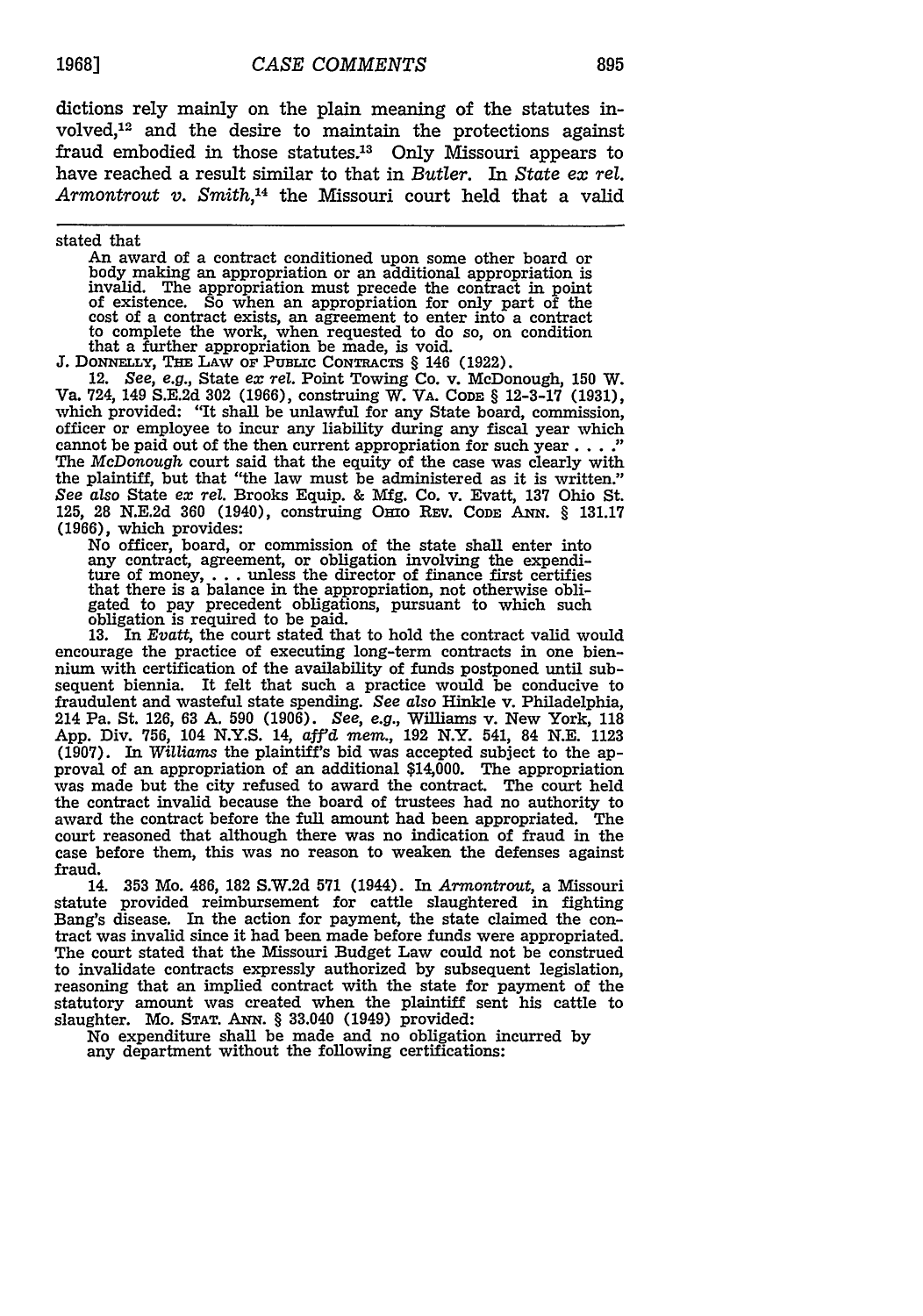agreement could be made in advance of an appropriation if it was *expressly* authorized by statute.

The decision in *Butler* was based on two premises. The first was that the contract in no way obligated the state prior to an appropriation. The court stated that at the time notice of cancellation was sent, the Butler Company had no enforceable contract, but merely a "proposal" to receive enforceable rights *when and if an appropriation was made.*<sup>15</sup> The second premise was that the contract was a reasonable exercise of the Commissioner's statutory authority and in the state's best interests. The court pointed out that an architect was needed to prepare plans to support an application for federal aid, and that much valuable time would have been lost and additional expense incurred if the Commissioner had been forced to wait for the 1967 legislature to make an appropriation." The court also stated that there had been no claim that the contract was entered into to further personal interests or that the work done was of inferior quality, nor had there been a showing that the contract was an unreasonable infringement on the powers of a successor in office. Apparently applying principles of estoppel, the court stated that the state had induced the Butler Company to render valuable services by a proposal seemingly within the authority of the Commissioner and, since the agreement was not invalid on its face, the state should not be allowed to repudiate  $it.$ <sup>17</sup>

By general principles of contract law, the court's first premise is questionable. Each party to a contract must obligate himself in some manner, at the time of execution of the contract, or his promise is illusory and may be repudiated. Therefore, if the state was not obligated until an appropriation was made, there was arguably no contract until. that time, and the successor Commissioner should have been allowed to disavow the state's contingent promise, unless his actions had estopped him from making such a repudiation. However, the state's promise was not illusory as it had limited its sphere of permissible actions.'8

<sup>(2)</sup> Certification by the auditor that the expenditure is within the purpose of the appropriation and that there is in the appropriation an unencumbered balance sufficient to pay it.

*See* County of Beltrami v. Marshall, 271 Minn. 115, 135 N.W.2d 749 **(1965).**

<sup>15. 152</sup> N.W.2d at 496.

<sup>16.</sup> *But see* notes 7-8 *supra.*

<sup>17. 152</sup> N.W.2d at 496.

<sup>18.</sup> *See A. CORBIN, CONTRACTS* § 149 (one vol. ed. 1952).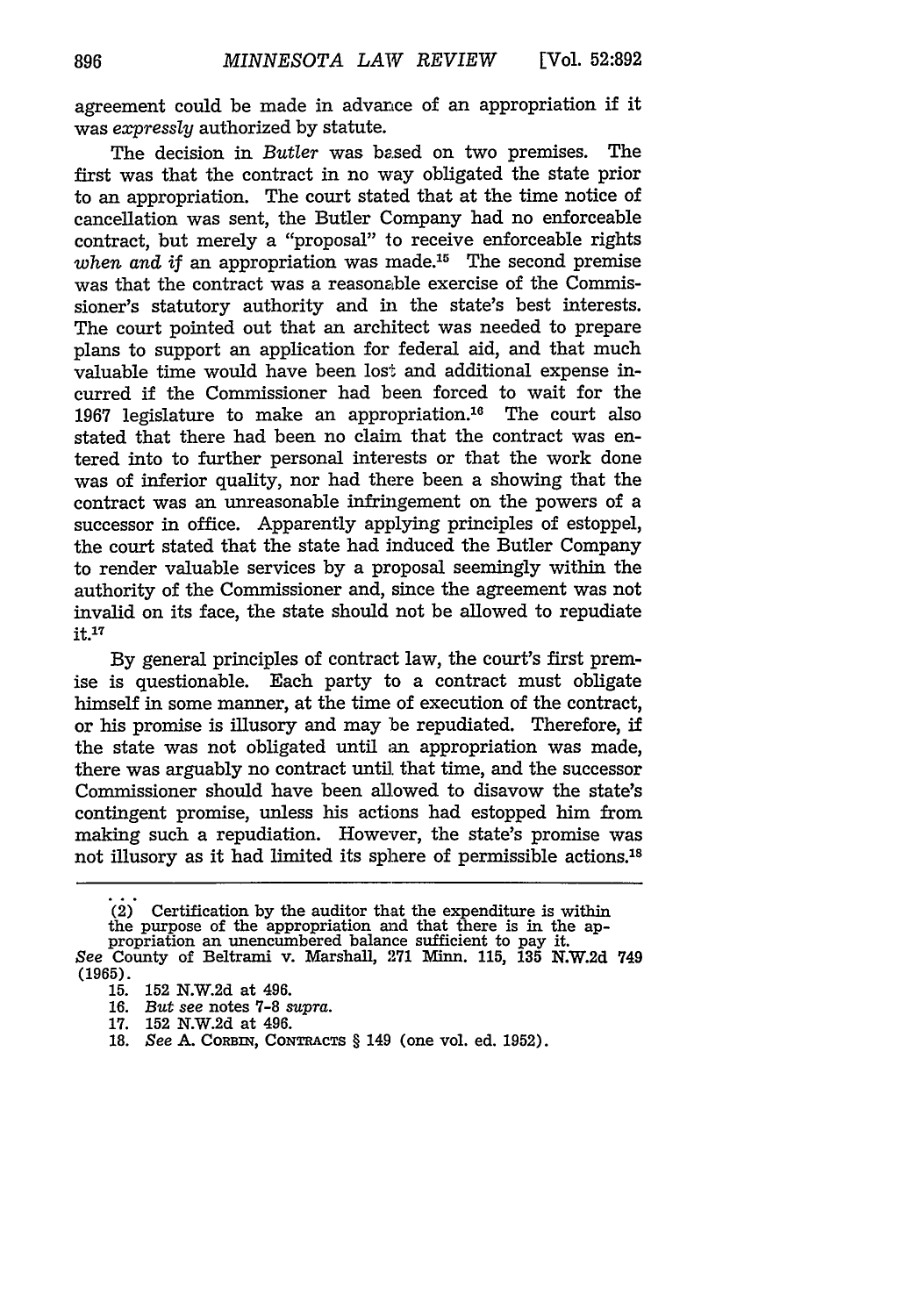897

When the appropriation was made, the state was obligated to award the contract to the Butler Company and pay it for its preliminary work. This obligation, although contingent, was the kind of present obligation that is sufficient to form a binding contract.19

If there was a binding contractual obligation on the part of the state, the court should have dealt with the relevant sections of the Reorganization Act rather than merely citing them without discussion. Section 6.23 of the Minnesota Statutes provides:

Unless otherwise expressly provided by law, no money **...** shall be *expended or applied* by any official, department, or agency of the state government . . . except under authority of an appropriation by law and an allotment relating thereto as herein provided and upon warrant of the auditor. (Emphasis added.)

This section has been indirectly construed as always requiring a legislative appropriation as a prerequisite to state liability.<sup>20</sup> The key word in this section is "applied" and it must therefore be decided whether the Butler contract had "applied" state money without either appropriation by the legislature or allotment by the Auditor. Since "expended" is used alternatively with "applied," it would seem that something more than mere cash expenditures was intended to be regulated by the section. Indeed, if only cash expenditures were meant to be restricted there would be no need for the regulations provided by the first three steps of the Reorganization Act—appropriation, allotment and encumbrance—as the problem would be adequately covered by the regulations in the payment step. The intended effect of the first three steps was to prevent prohibited claims from coming into existence, not simply to provide a method to avoid payment. Therefore, a contractual obligation is arguably an application of money under section 6.23 and, if so, the Butler contract would be invalid unless it was of a type "otherwise expressly provided [for] by law." Although section 16.3221 may be viewed as express statutory authorization for the contract, the statute is, at best, only partially applicable. Therefore, the Butler agreement would not be excepted from the prohibition by the introductory language of section 6.23.

Further, section 10.17 provides: ". **.** . It is hereby made unlawful for any state board or official to incur any *indebted-*

21. See notes **7-8** *supra.*

**19681**

<sup>19.</sup> See 3A A. CORBIN, CORBIN ON CONTRACTS § 728 (2d ed. 1960).

<sup>20.</sup> County of Beltrami v. Marshall, **271** Minn. 115, 121, **135** N.W.2d 749, 753 (1965).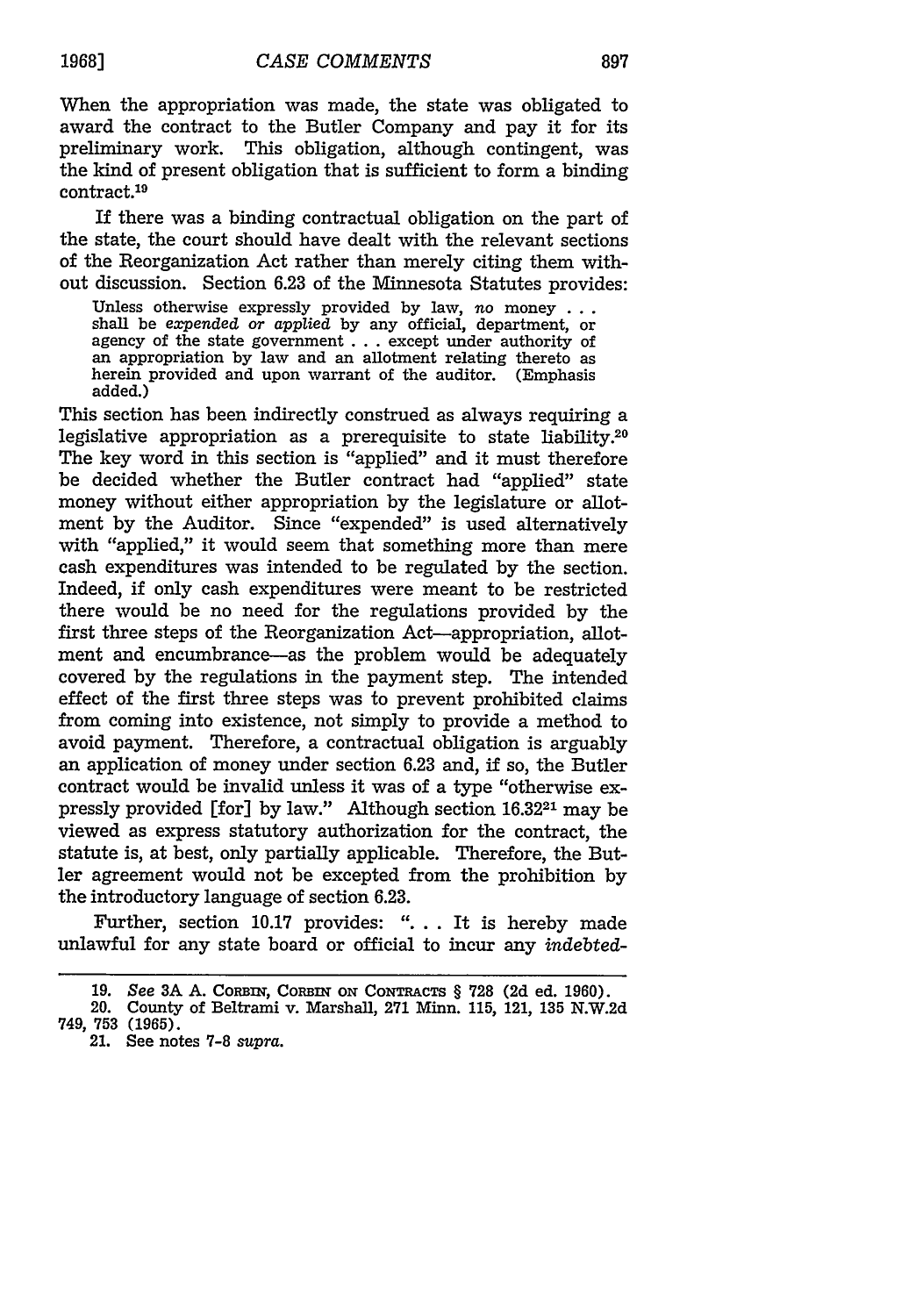*ness* on behalf of the board, the official, or the state of *any nature* until after an appropriation therefor has been made by the legislature **... ."** (Emphasis added.) This statute has been interpreted by the Attorney General to mean that monies appropriated for one purpose can be used for that purpose only, and cannot be used to satisfy even closely related debts.<sup>22</sup> The key to this section of the statute is the word "indebtedness." Normally this word is construed to mean only a present, due, financial indebtedness incurred by a contractual obligation.<sup>23</sup> Here, the fact that "indebtedness" is followed by the phrase "of any nature" arguably indicates that the state's obligation under an executory contract was meant to be included within the scope of the statute.

## Lastly, section 16.16 (8) provides:

No payment shall be made and no obligation shall be incurred against any fund, allotment, or appropriation unless the state auditor shall first certify that there is a sufficient unencumbered balance in such fund, allotment, or appropriation to meet the same. Every expenditure or obligation authorized or incurred in violation of the provisions of Laws 1939, Chapter 431, shall be presumed invalid....

If the Butler agreement is enforceable, it would seem that the state must have incurred an "obligation" within the terms of this section.24 However, since there was *no* available fund, allotment, or appropriation at the time of execution of the contract, it was impossible for the Auditor to certify an unencumbered balance in that nonexistent fund. Indeed, the Butler contract was marked "unencumbered" by the Auditor. Clearly, the Butler contract appears to be invalidated by the above statute.

However, the Reorganization Act was enacted to prevent state officials from spending money without legislative approval and control. The Act is primarily concerned with the constitutional provision that no state money shall be expended in the absence of an appropriation. Because of the contingency involved in the Butler contract the legislature had not been de-

<sup>22.</sup> **Op. MINN.** *AmrY* **GEN.,** 9-A-34, June 3, 1955; **Op.** Mx. ATT'y **GEN.,** 9-A-24, Dec. 15, 1947.

<sup>23.</sup> Farmers State Bank v. Sig Ellingson & Co., 218 Minn. 411, 16 N.W.2d 319 (1944); McCrea v. First Nat'1 Bank, 162 Minn. 455, 203 N.W. 220 (1925).

<sup>24.</sup> Aumn. **STAT.** § 16.10 (1965) provides that "no purchase order or contract shall be valid or effective without ... the counter-signature of the auditor, who shall certify that the appropriation and allotment have been encumbered for the full amount of the contract liability." This statute makes clear that the "obligation" referred to in § 16.16(8) is meant to be the type of obligation incurred in an executory contract.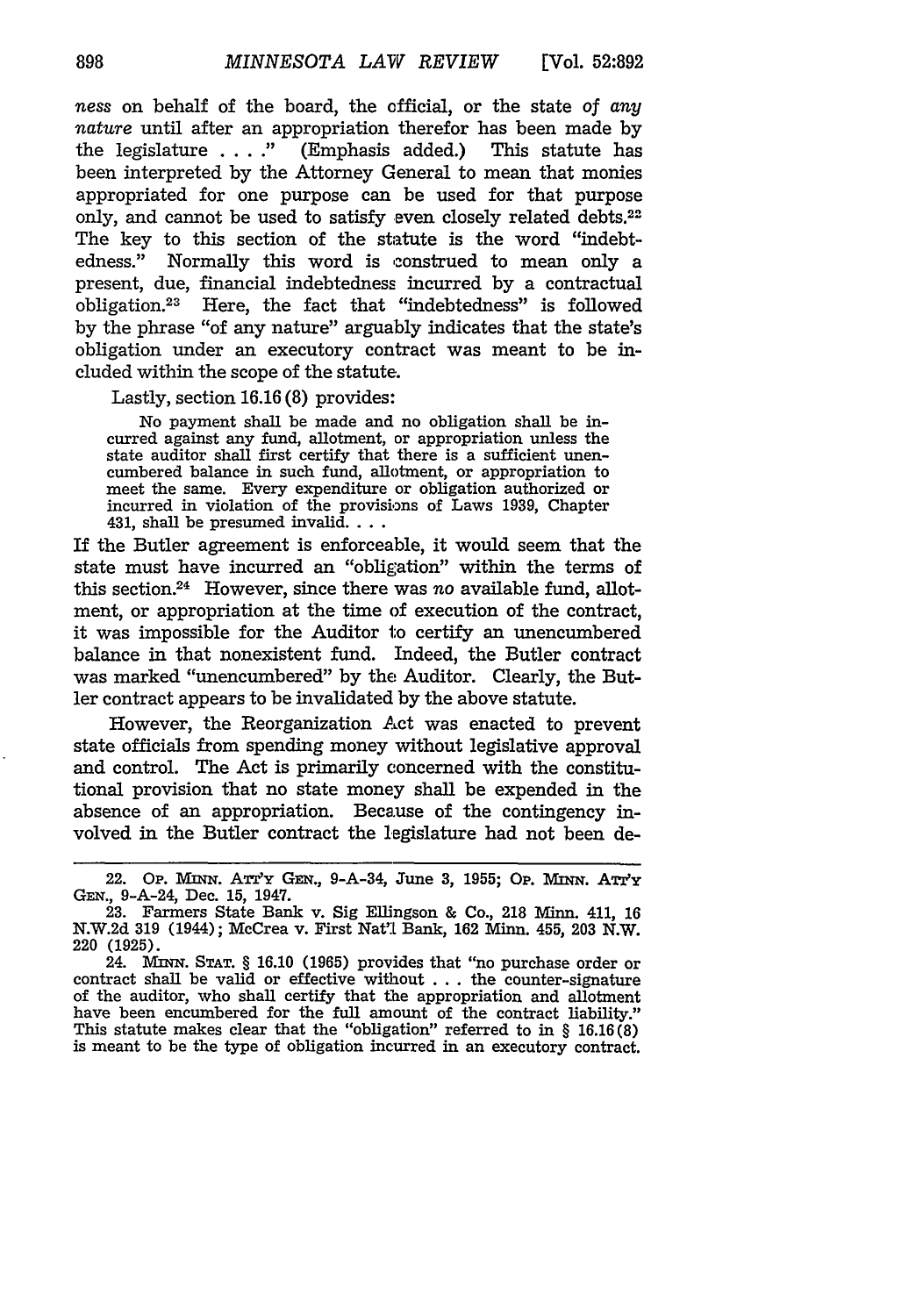prived of its power to decide to what use state money shall be put, and no money will be paid out of the treasury before there is an appropriation. Therefore, it is arguable that the policies behind the provisions of the Reorganization Act are not violated by the *Butler* situation. However, in order to recognize this fact, the court had to ignore the above mentioned contract principles before it could avoid the language of the sections. Such a situation would seem to indicate a need for revision of the provisions of the Reorganization Act to accommodate the type of situation which *Butler* has presented.

Since the court did not use the statutes of the Reorganization Act in deciding the instant case, it had to determine whether or not the contract was a reasonable exercise of the Commissioner's authority and served the best interests of the state. In so doing it looked to whether these interests were served, rather than to whether a *Butler* type contract should be recognized as a valid way to serve these interests. This approach has left the validity of a *Butler* type contract to be decided on a case-by-case basis. The importance of determining the validity of the state's contracts requires more certainty than is afforded by such an approach. The court should have balanced the benefits of such a contract against the evils it might engender in order to determine the validity of the *Butler* class of contracts as a whole.

There is no doubt that a *Butler* type contract presents beneficial aspects for judicial consideration. This method of contracting gives the Commissioner of Administration additional freedom in contracting for the state.25 This freedom, if judiciously used, could save the state both time and money. Under the present system the legislature is often forced to make appropriations without adequate preliminary information, since no work can be done before appropriated funds are available. The *Butler* type contract provides a method for compiling such preliminary information to aid the legislature in determining what amount should be appropriated for a project. Further, such a contract is beneficial in a time of ever increasing federal aid to states in that it provides a flexible way to prepare plans and estimates for submission to the federal

**19681**

<sup>25.</sup> In W. **ANERsON** & **E. WEIDNER, STATE AND LOCAL GoVERNmENT <sup>609</sup>**(1951), it is said that in this age of more responsible government more freedom should be given to the state as to how and where it can spend its money. "[T]ying up money in funds for purposes of no immediate need does not seem to be sound financing." *Id.*